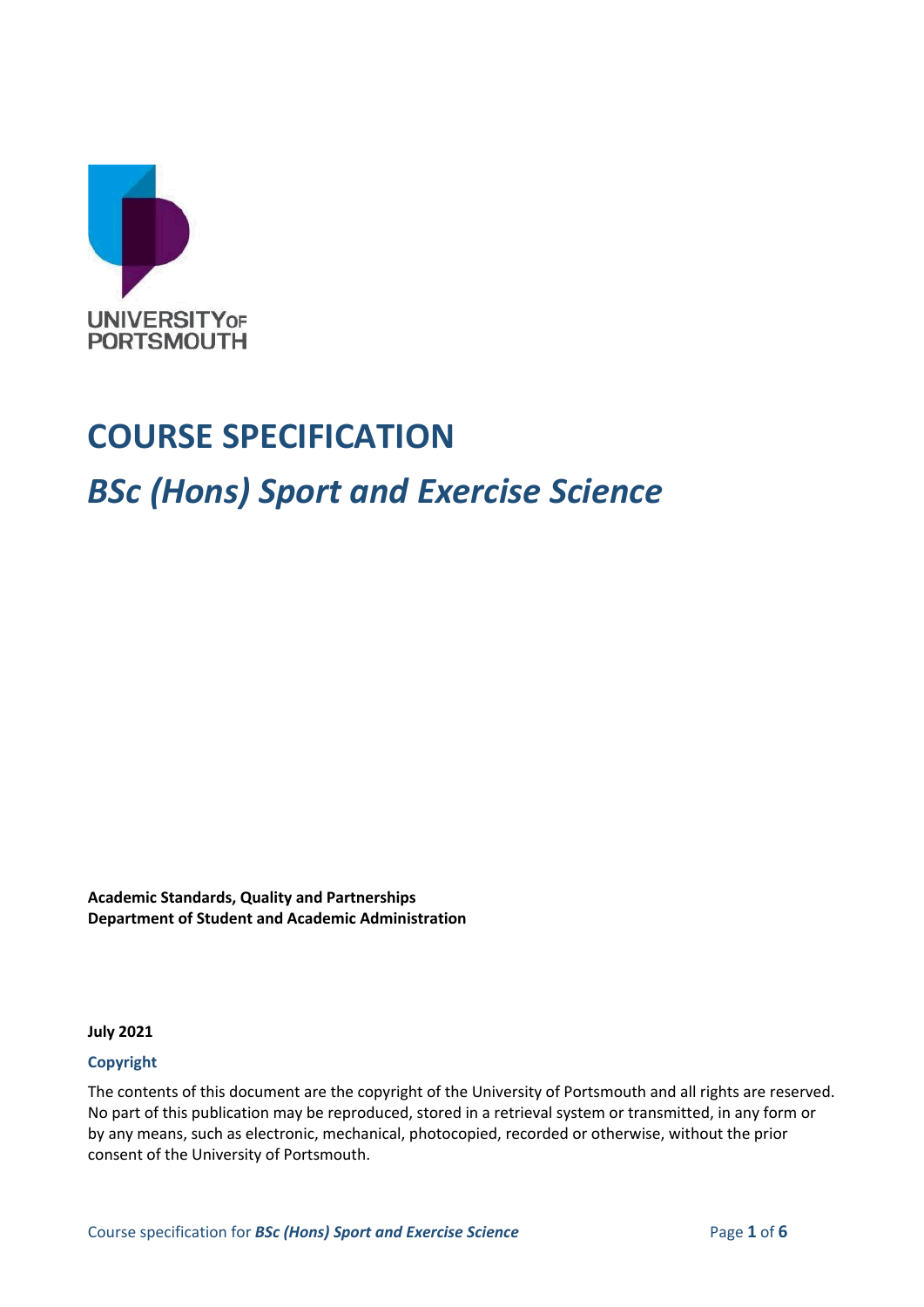# **COURSE SPECIFICATION**

| <b>Course Title</b>                                                                                     | <b>BSc (Hons) Sport and Exercise Science</b>                                                                                                                                                   |
|---------------------------------------------------------------------------------------------------------|------------------------------------------------------------------------------------------------------------------------------------------------------------------------------------------------|
| <b>Final Award</b>                                                                                      | BSc (Hons)                                                                                                                                                                                     |
| <b>Exit Awards</b>                                                                                      | 120 credits CertHE; 240 credits DipHE                                                                                                                                                          |
| Course Code / UCAS code (if applicable)                                                                 | U2325PYC/U2325PTC (C600)                                                                                                                                                                       |
| Mode of study                                                                                           | full time or part time                                                                                                                                                                         |
| Mode of delivery                                                                                        | Campus                                                                                                                                                                                         |
| Normal length of course                                                                                 | 3 years, 4 years with placement                                                                                                                                                                |
| Cohort(s) to which this course specification<br>applies                                                 | September 2021 intake onwards                                                                                                                                                                  |
| <b>Awarding Body</b>                                                                                    | University of Portsmouth                                                                                                                                                                       |
| <b>Teaching Institution</b>                                                                             | University of Portsmouth                                                                                                                                                                       |
| Faculty                                                                                                 | Faculty of Science & Health                                                                                                                                                                    |
| School/Department/Subject Group                                                                         | School of Sport, Health and Exercise Science                                                                                                                                                   |
| School/Department/Subject Group<br>webpage                                                              | https://www.port.ac.uk/about-us/structure-and-<br>governance/organisational-structure/our-academic-<br>structure/faculty-of-science-and-health/school-of-sport-<br>health-and-exercise-science |
| Course webpage including entry criteria                                                                 | https://www.port.ac.uk/study/courses/bsc-hons-sport-<br>and-exercise-science                                                                                                                   |
| Professional and/or Statutory Regulatory<br><b>Body accreditations</b>                                  | British Association of Sport and Exercise Science (BASES)                                                                                                                                      |
| <b>Quality Assurance Agency Framework for</b><br><b>Higher Education Qualifications (FHEQ)</b><br>Level | Level 4, 5, 6                                                                                                                                                                                  |

This course specification provides a summary of the main features of the course, identifies the aims and learning outcomes of the course, the teaching, learning and assessment methods used by teaching staff, and the reference points used to inform the curriculum.

This information is therefore useful to potential students to help them choose the right course of study, to current students on the course and to staff teaching and administering the course.

Further detailed information on the individual modules within the course may be found in the relevant module descriptors and the Course Handbook provided to students on enrolment.

Please refer to the [Course and Module Catalogue](https://course-module-catalog.port.ac.uk/#/welcome) for further information on the course structure and modules.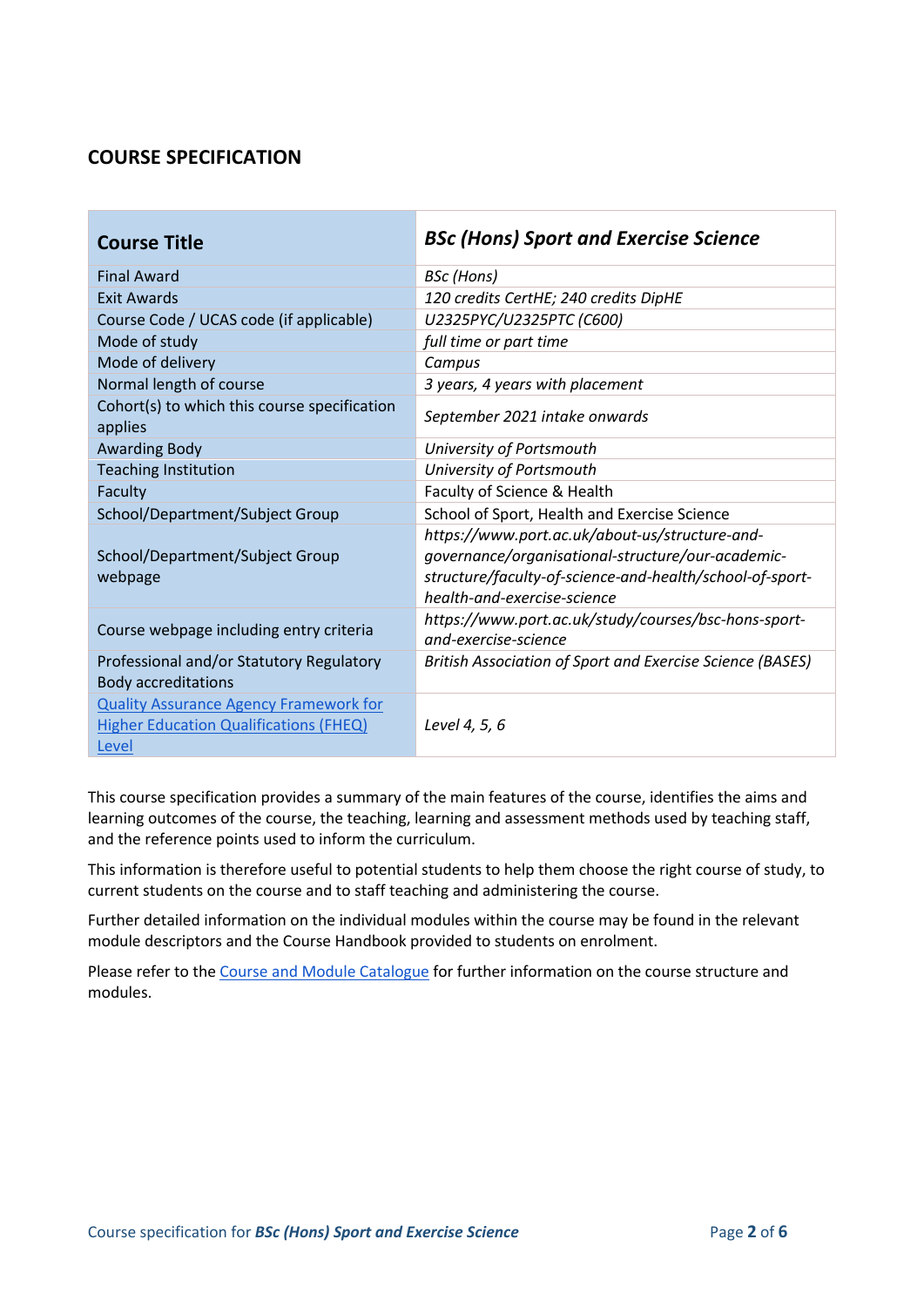#### **Educational aims of the course**

- *provide an intellectually stimulating environment that develops critical and reflective knowledge and understanding within sport and exercise science*
- enable students to benefit from a broad curriculum that embodies academic excellence informed *by practice and research within sport and exercise science*
- encourage students to synthesise new and existing knowledge to generate ideas and develop *creative solutions*
- *enable students to locate, access and engage with information using current and emerging digital technologies*
- *develop skills to become effective team players, able to provide leadership and support whilst communicating clearly and effectively*
- *to enhance students' career and employment prospects by providing opportunities for careerenhancing activities to strength their personal development*
- to support the student experience through effective management and improvement of the *learning and teaching resources*

## **Course Learning Outcomes and Learning, Teaching and Assessment Strategies**

The [Quality Assurance Agency for Higher Education \(QAA\)](http://www.qaa.ac.uk/en) sets out a national framework of qualification levels, and the associated standards of achievement are found in their [Framework for Higher Education](https://www.qaa.ac.uk/quality-code/higher-education-credit-framework-for-england)  [Qualifications](https://www.qaa.ac.uk/quality-code/higher-education-credit-framework-for-england) document.

The Course Learning Outcomes for this course are outlined in the tables below.

#### **A. Knowledge and understanding:**

| LO<br>numbe<br>r | <b>Learning outcome</b>                                                                                                                    | <b>Learning and</b><br><b>Teaching</b><br>methods                        | <b>Assessment</b><br>methods                                                                                                                             |
|------------------|--------------------------------------------------------------------------------------------------------------------------------------------|--------------------------------------------------------------------------|----------------------------------------------------------------------------------------------------------------------------------------------------------|
| A <sub>1</sub>   | Describe in detail key concepts and principles<br>underpinning the study of sport and exercise science                                     | Lectures<br>Practical<br>sessions<br>Seminars<br><b>Tutorials</b>        | • Reports<br>• Practical skills<br>assessments<br>• Written exams<br>Oral assessments<br>• Written<br>assignments<br><b>Dissertation</b><br>• Portfolios |
| A2               | Utilise new and existing knowledge of human<br>responses and adaptions to sport and exercise<br>interventions to explain observed outcomes | Lectures<br>Practical<br>sessions<br>Seminars<br><b>Tutorials</b>        | • Reports<br>• Practical skills<br>assessments<br>• Written exams<br>• Oral assessments<br>• Written<br>assignments<br>• Dissertation<br>• Portfolios    |
| A <sub>3</sub>   | Utilise and develop research methodologies and<br>ethical considerations related to human<br>experimentation                               | Lectures<br>Practical<br>sessions<br><b>Seminars</b><br><b>Tutorials</b> | • Reports<br>• Oral assessments<br>• Written<br>assignments<br>• Dissertation                                                                            |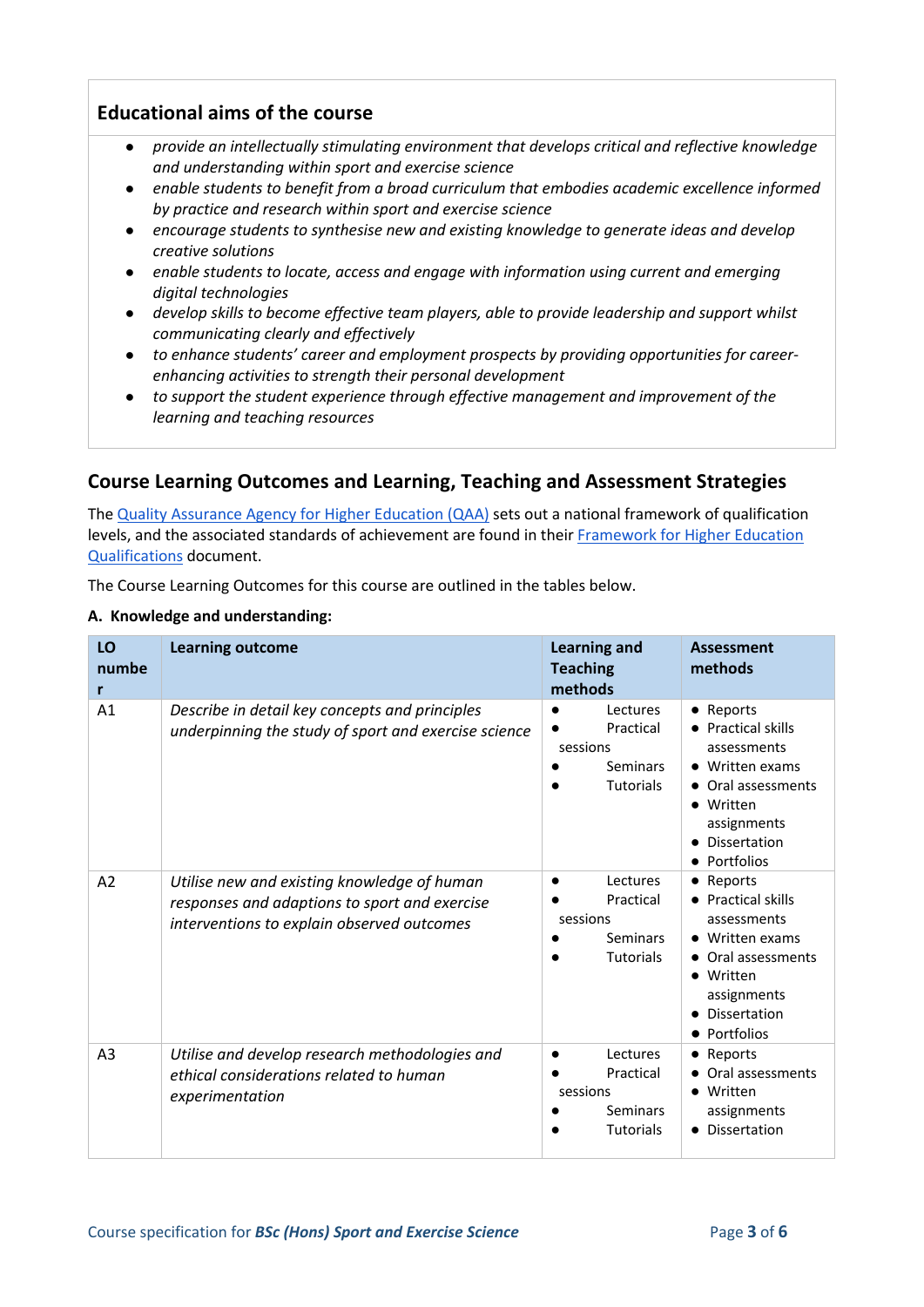#### **B. Cognitive (Intellectual or Thinking) skills:**

| LO<br>numbe<br>r | <b>Learning outcome</b>                                               | <b>Learning and</b><br><b>Teaching</b><br>methods                                           | <b>Assessment</b><br>methods                                                                                                                                      |
|------------------|-----------------------------------------------------------------------|---------------------------------------------------------------------------------------------|-------------------------------------------------------------------------------------------------------------------------------------------------------------------|
| <b>B1</b>        | Critically evaluate information from a variety of sources             | Lectures<br>$\bullet$<br>Practical<br>$\bullet$<br>sessions<br>Seminars<br><b>Tutorials</b> | • Reports<br>• Practical skills<br>assessments<br>• Written exams<br>• Oral<br>assessments<br>Written<br>$\bullet$<br>assignments<br>Dissertation<br>• Portfolios |
| <b>B2</b>        | Apply appropriate scientific techniques in a variety of<br>situations | Practical<br>$\bullet$<br>sessions<br><b>Seminars</b>                                       | • Reports<br>• Practical skills<br>assessments<br>$\bullet$ Oral<br>assessments<br>• Written<br>assignments<br><b>Dissertation</b><br>• Portfolios                |

#### **C. Practical (Professional or Subject) skills:**

| LO<br>numbe    | <b>Learning outcome</b>                                                                                                                                   | Learning and<br><b>Teaching</b><br>methods               | <b>Assessment</b><br>methods                                     |
|----------------|-----------------------------------------------------------------------------------------------------------------------------------------------------------|----------------------------------------------------------|------------------------------------------------------------------|
| C <sub>1</sub> | Select the appropriate laboratory and field-based skills<br>to conduct measurement and/or analytical procedures<br>in a safe, reliable and precise manner | Practical<br>$\bullet$<br>sessions<br>$\bullet$ Seminars | • Reports<br>• Practical skills<br>assessments<br>• Dissertation |

### **D. Transferrable (Graduate and Employability) skills:**

| LO<br>numbe<br>r | <b>Learning outcome</b>                                                                            | <b>Learning and</b><br><b>Teaching</b><br>methods                        | <b>Assessment</b><br>methods                                                                                                                            |
|------------------|----------------------------------------------------------------------------------------------------|--------------------------------------------------------------------------|---------------------------------------------------------------------------------------------------------------------------------------------------------|
| D <sub>1</sub>   | Utilise leadership or collaborative working skills to<br>support success                           | Lectures<br>Practical<br>sessions<br><b>Seminars</b><br><b>Tutorials</b> | • Reports<br>• Practical skills<br>assessments<br>• Oral<br>assessments<br>Written<br>$\bullet$<br>assignments<br>Dissertation<br>• Portfolios          |
| D <sub>2</sub>   | Communicate effectively key aspects / findings to a<br>variety of audiences using a range of media | Lectures<br>Practical<br>sessions<br><b>Seminars</b><br><b>Tutorials</b> | • Reports<br><b>Practical skills</b><br>$\bullet$<br>assessments<br>• Oral<br>assessments<br>Written<br>$\bullet$<br>assignments<br><b>Dissertation</b> |

Course specification for **BSc (Hons) Sport and Exercise Science** Page **4** of **6**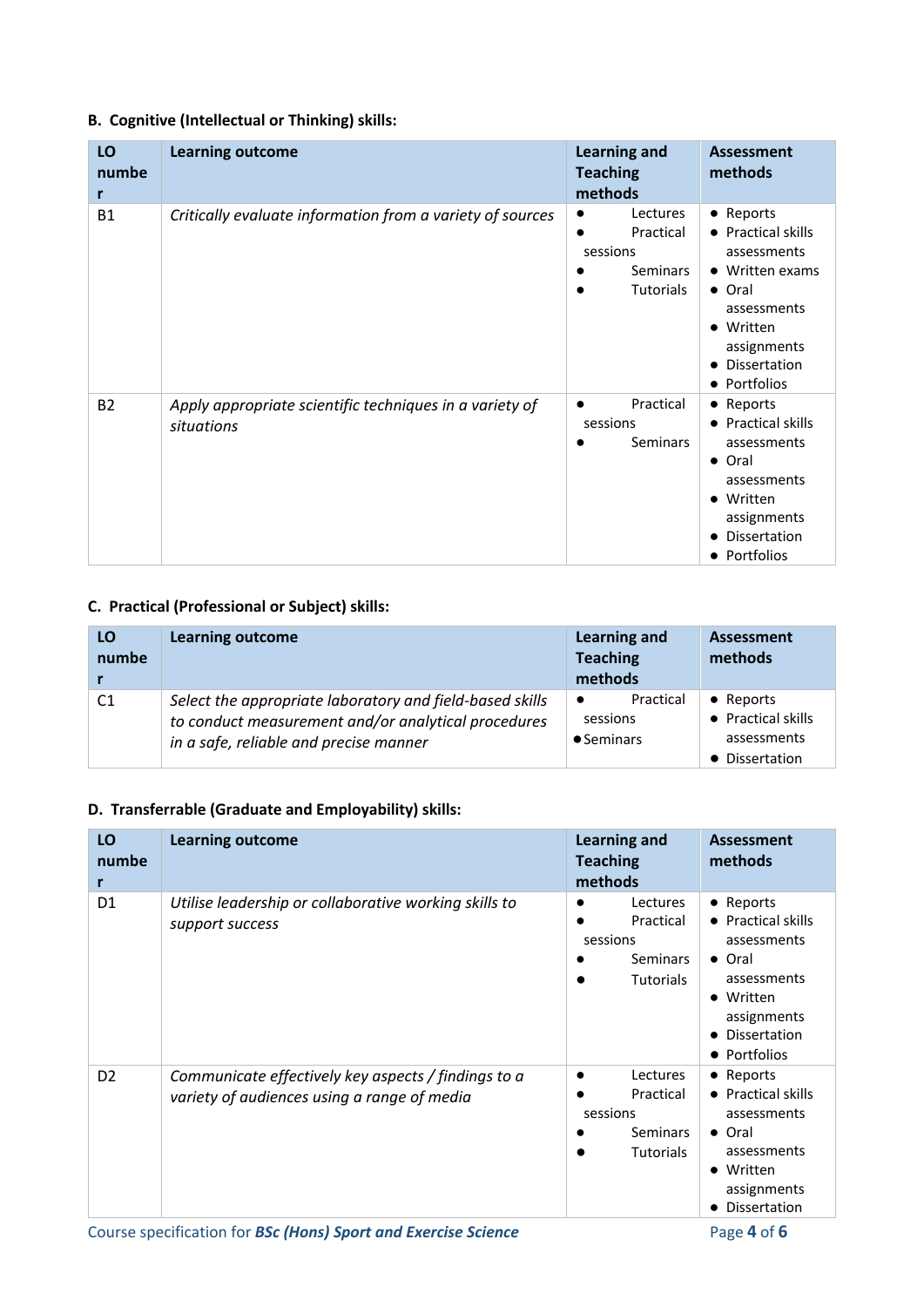|                |                                                                                                                                        |                                                                                             | • Portfolios                                                                                                                                  |
|----------------|----------------------------------------------------------------------------------------------------------------------------------------|---------------------------------------------------------------------------------------------|-----------------------------------------------------------------------------------------------------------------------------------------------|
| D <sub>3</sub> | Identify and use the appropriate resources (human and<br>physical) to enable the successful completion of a task<br>in a timely manner | Lectures<br>$\bullet$<br>Practical<br>$\bullet$<br>sessions<br>Seminars<br><b>Tutorials</b> | • Reports<br>• Practical skills<br>assessments<br>$\bullet$ Oral<br>assessments<br>• Written<br>assignments<br>• Dissertation<br>• Portfolios |

### **Academic Regulations**

The current University of Portsmouth [Academic Regulations](http://policies.docstore.port.ac.uk/policy-107.pdf?_ga=2.44997668.1234197307.1599461794-2095434147.1584443378) will apply to this course.

#### **Support for Student Learning**

The University of Portsmouth provides a comprehensive range of support services for students throughout their course, details of which are available at the [MyPort](http://myport.ac.uk/) student portal.

## **Evaluation and Enhancement of Standards and Quality in Learning and Teaching**

The University of Portsmouth undertakes comprehensive monitoring, review and evaluation of courses within clearly assigned staff responsibilities. Student feedback is a key feature in these evaluations, as represented in our [Policy for Listening to and Responding to the Student Voice](http://policies.docstore.port.ac.uk/policy-069.pdf) where you can also find further information.

## **Reference Points**

The course and outcomes have been developed taking account of:

*Insert additional reference points or delete as required*

- [University of Portsmouth Curriculum Framework Specification](http://policies.docstore.port.ac.uk/policy-217.pdf?_ga=2.80596127.988573471.1600698712-86764541.1593710288)
- [University of Portsmouth Education Strategy 2016 -](http://policies.docstore.port.ac.uk/policy-187.pdf) 2020
- [University of Portsmouth Code of Practice for Work-based and Placement Learning](http://policies.docstore.port.ac.uk/policy-151.pdf)
- **[Quality Assurance Agency UK Quality Code for Higher Education](https://www.qaa.ac.uk/quality-code/UK-Quality-Code-for-Higher-Education-2013-18)**
- [Quality Assurance Agency Framework for Higher Education Qualifications](https://www.qaa.ac.uk/en/quality-code/qualifications-and-credit-frameworks)
- [Quality Assurance Agency Qualification Characteristic Statements](https://www.qaa.ac.uk/quality-code/supporting-resources)
- [Quality Assurance Agency Subject Benchmark Statement](https://www.qaa.ac.uk/quality-code/subject-benchmark-statements) for Events, Hospitality, Leisure, Sport and Tourism
- Requirements of Professional and/or Statutory Regulatory Bodies: British Association of Sport and Exercise Sciences (BASES)
- Vocational and professional experience, scholarship and research expertise of the University of Portsmouth's academic members of staff

#### **Disclaimer**

The University of Portsmouth has checked the information provided in this Course Specification and will endeavour to deliver this course in keeping with this Course Specification. However, changes to the course may sometimes be required arising from annual monitoring, student feedback, and the review and update of modules and courses.

Where this activity leads to significant changes to modules and courses there will be prior consultation with students and others, wherever possible, and the University of Portsmouth will take all reasonable steps to minimise disruption to students.